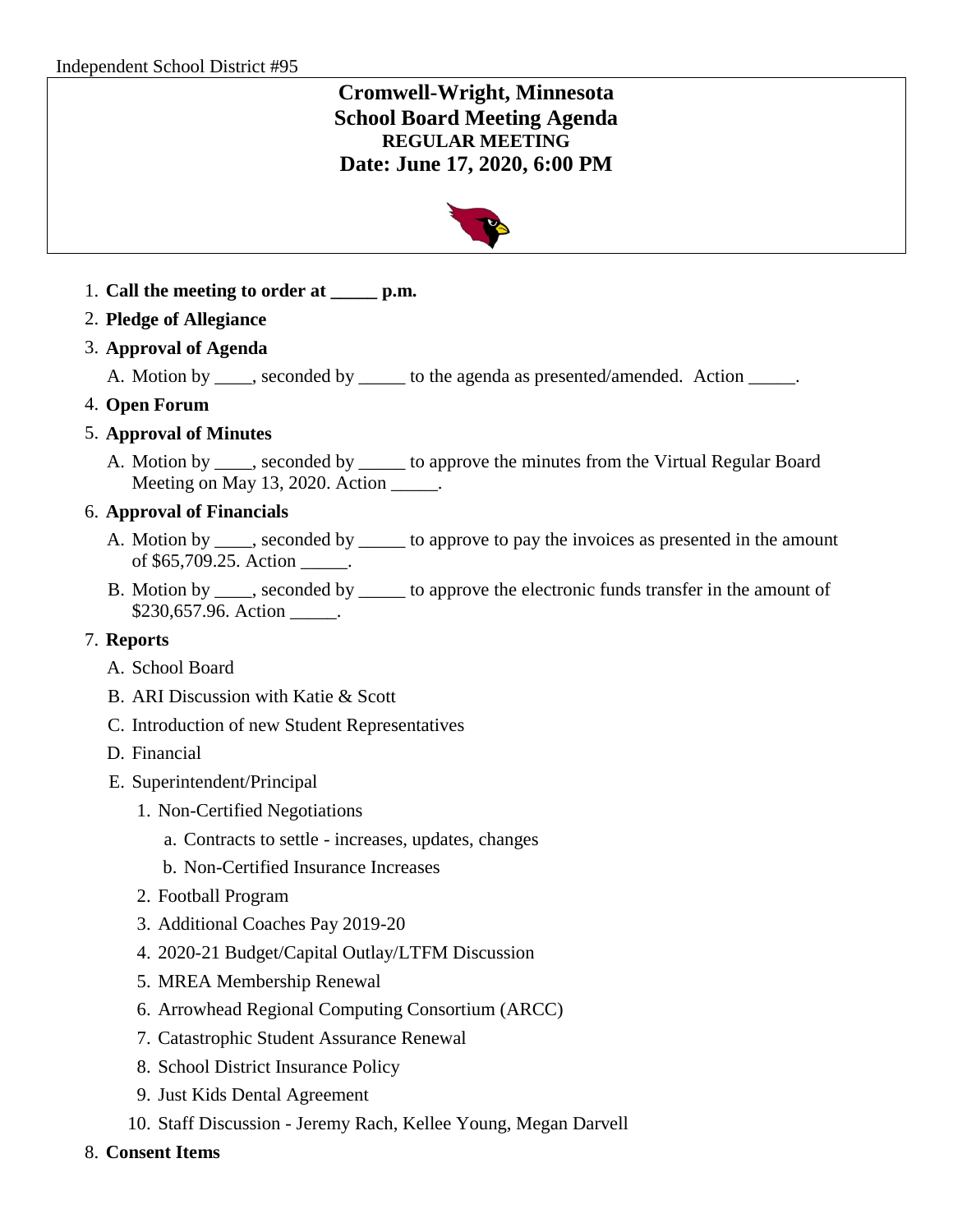- A. Motion by seconded by second by to approve the consent items as presented. Action .
	- 1. To approve the Agreement with Just Kids Dental as presented for the 2020-21 School Year.
	- 2. To approve the 2020-2022 MREA membership in the amount of \$2,440.
	- 3. To approve the 2020-21 ARCC Specific Services Contract in the amount of 18,700.90.
	- 4. To approve the 2020-21 Catastrophic Student Assurance Policy Renewal in the amount of \$820.00.
	- 5. To approve the resignation of Industrial Arts Teacher, Jeremy Rach, effective at the conclusion of the 2019-20 School Year.

## 9. **Action Items**

\_\_\_\_\_.

- A. Motion by \_\_\_\_, seconded by \_\_\_\_\_ to approve the 2020-2021 School District Insurance Policy in the amount of \$54,209.24. Action  $\qquad \qquad$ .
- B. Motion by \_\_\_\_, seconded by \_\_\_\_\_ to approve the presented increase of Health Insurance District contributions for all Non-certified contracts beginning in FY21. Action \_\_\_\_\_.
- C. Motion by \_\_\_\_, seconded by \_\_\_\_\_ to approve the 2020-2021 Capital Outlay as presented. Action \_\_\_\_\_\_.
- D. Motion by \_\_\_\_, seconded by \_\_\_\_\_ to approve the 2020-2021 Budget as presented. Action
- E. Motion by \_\_\_\_, seconded by \_\_\_\_\_ to approve the 2020-2021 LTFM Plan as presented. Action \_\_\_\_\_\_.
- F. Motion by \_\_\_\_, seconded by \_\_\_\_\_ to approve the Agreement to extend the probationary period of Kellee Young for the 2020-2021 school year. Action \_\_\_\_\_.
- G. Motion by seconded by to approve the pay for additional coaches in 2019-20 School Year for Cross Country and Junior High Basketball as presented. Action  $\qquad \qquad$ .
- H. Motion by \_\_\_\_, seconded by \_\_\_\_\_to approve the 2020 and 2021 Football Seasons Agreement with Floodwood High School. Action \_\_\_\_\_.
- I. Motion by \_\_\_\_, seconded by \_\_\_\_\_ to approve the hiring of Special Education Teacher Megan Darvell at MA Step 5 to begin in the 2020-2021 school year. Action \_\_\_\_\_.
- J. Motion by \_\_\_\_, seconded by \_\_\_\_\_ to approve the 2019-2021 Contract for Business Manager as presented. Action \_\_\_\_\_.
- K. Motion by \_\_\_\_, seconded by \_\_\_\_\_ to approve the 2019-2021 Contract for Administrative Specialist as presented. Action \_\_\_\_\_\_.
- L. Motion by \_\_\_\_, seconded by \_\_\_\_\_ to approve the 2019-2021 Contract for Secretary/Administrative Assistant as presented. Action \_\_\_\_\_.
- M. Motion by \_\_\_\_, seconded by \_\_\_\_\_to approve the 2019-2021 Contract for Secretary as presented. Action \_\_\_\_\_\_\_.
- N. Motion by seconded by second by to approve the 2019-2021 Contract for Lead Custodian as presented. Action \_\_\_\_\_.
- O. Motion by \_\_\_\_, seconded by \_\_\_\_\_ to approve the 2019-2021 Contract for Custodian as presented. Action \_\_\_\_\_\_.
- P. Motion by \_\_\_\_, seconded by \_\_\_\_\_ to approve the 2019-2021 Contract for Head Cook as presented. Action \_\_\_\_\_\_.
- Q. Motion by \_\_\_\_, seconded by \_\_\_\_\_ to approve the 2019-2021 Contract for Kitchen Aide as